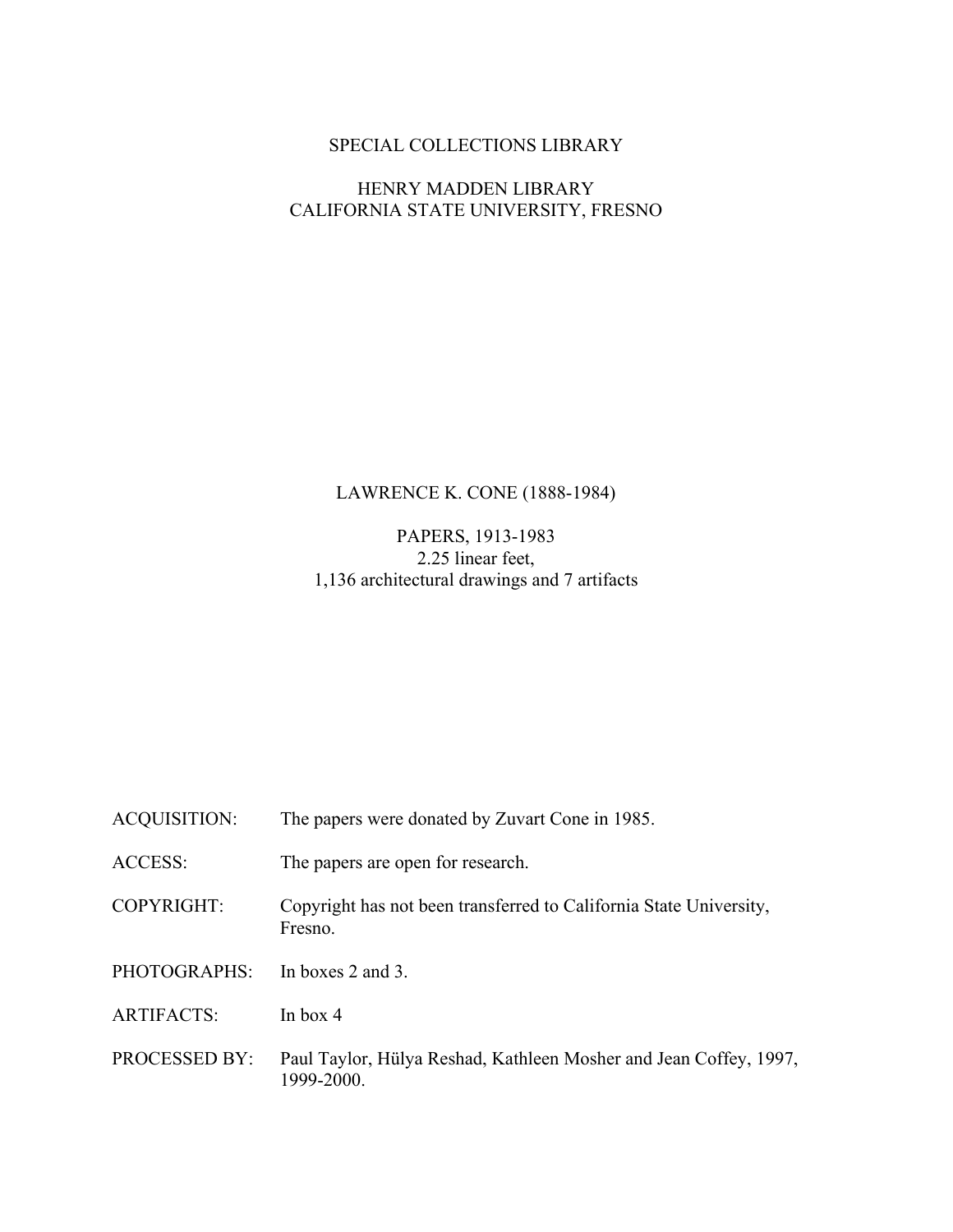#### **Biography**

Lawrence Karekin Condrajian was an Armenian immigrant to the United States. The first Armenian architect in Fresno, California, Condrajian built one of the city's prominent landmarks, the Holy Trinity Armenian Apostolic Church, in 1913. Throughout his career, Condrajian designed residences, apartments, commercial buildings and churches in nine states. While Condrajian's name is not widely known, his architectural workmanship reflects the changing trends in twentieth-century building styles, not only on a regional but on a national scale.

The son of a minister, Lawrence Condrajian was born in Istanbul, Turkey, on July 20, 1888. He studied architecture at the local branch of L'École des Beaux Arts and graduated in 1909. With strong encouragement from his father, he emigrated to the United States in 1911, eventually settling in California. Condrajian moved to the city of Fresno in 1911 after answering an advertisement placed by architect Henry F. Starbuck.

Condrajian found much work in Fresno, building houses and store buildings for local residents and merchants, most of whom were Armenian immigrants. In 1916 he moved to Chicago to be close to his childhood sweetheart, Zuvart Gaulian; they married the following year. Condrajian and his family returned to Fresno in 1918 where he worked for the next six years primarily designing homes in the popular Craftsman style of the day. Upon relocating to Los Angeles, Condrajian spent the next two years designing bungalows. It was during this time that Condrajian formally anglicized his last name to "Cone."

In 1927 Lawrence Cone received a two-year contract to help design and construct Pearl Harbor. Upon the completion of that project, Cone moved to Washington, D.C. to work for the Federal Architect's Office. For the next decade and a half, Cone designed public buildings in several states while continuing to design homes for people in the immediate area.

At the outbreak of World War II, Cone and his family returned to California, settling in Oakland. Over the next three decades Cone designed primarily residences, as well as churches in the Bay Area and in Southern California. Cone worked into his eighties, retiring in the 1970s. Lawrence Cone died on January 23, 1984, in Oakland, California.

#### **Scope and Content Note**

The Lawrence K. Cone papers measure 2.25 linear feet and date from 1913 to 1983. They also include 1,136 of Cone's architectural drawings. The papers are arranged in three series: Professional, Personal, and Doris Cone drawings. The papers document one man's architectural work throughout the twentieth century and reflect the changes in popular trends and building styles. Although Cone helped to design Pearl Harbor, the collection does not contain any Pearl Harbor materials.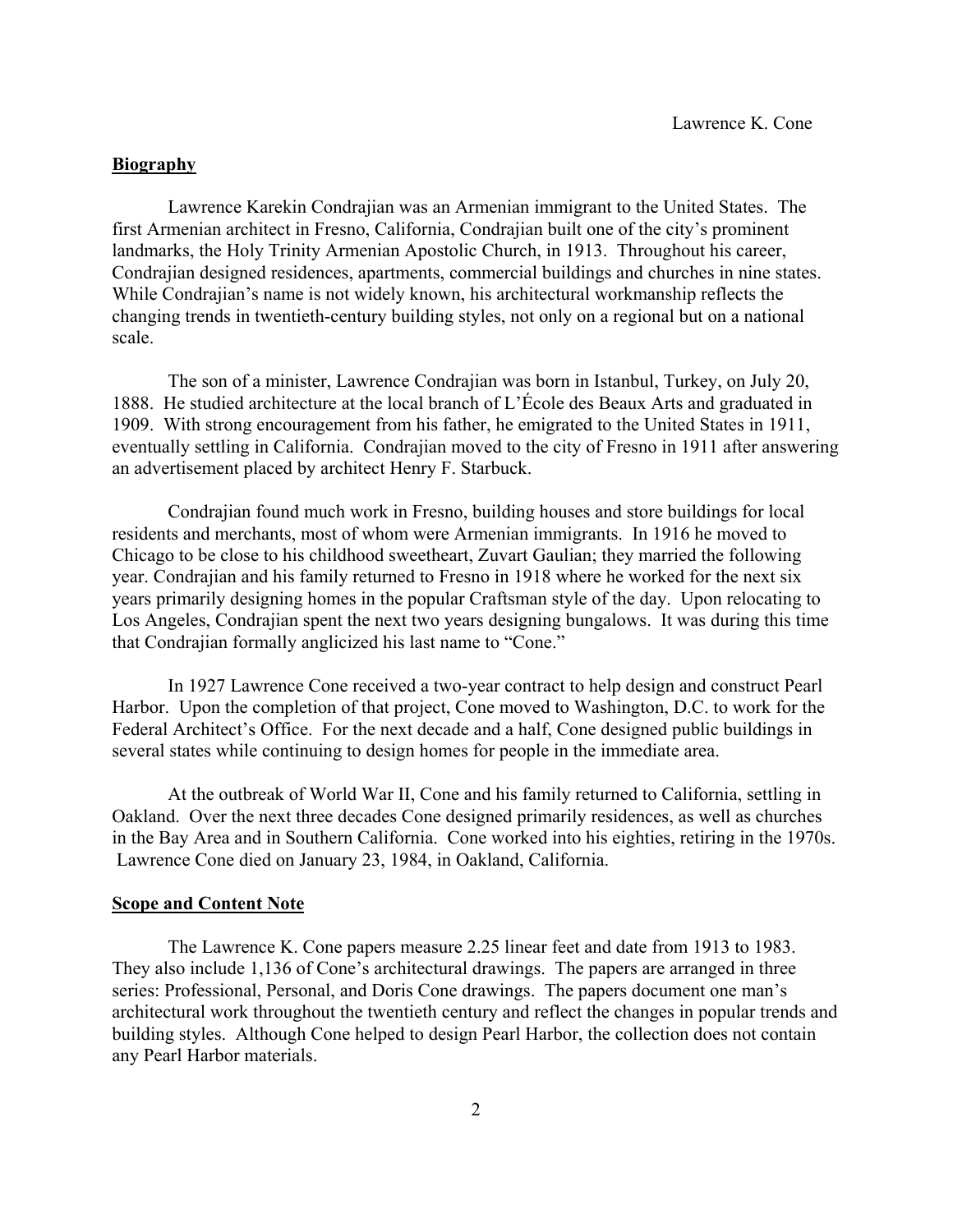#### **<u>Scope and Content Note</u>** (cont.)

The **Professional** series (1916-1979 and undated) contains architectural drawings which form the largest part of the collection. This subseries spans both Cone's student and professional years. There are many drawings from the Fresno County area in the early 1920s, including drawings for prominent local clients such as the Chorbajian and Arakelian families. Cone's designs for several churches in California, including St. Peter's of Van Nuys, Holy Martyrs of Encino, and St. Vartan's Armenian Apostolic Church of Oakland, are notable. All of Cone's architectural drawings have been arranged alphabetically, first by state and then by city and client.

The architectural exemplars include many design patterns that appear to have influenced Cone in his early work. Also included are several pattern books, with floor plans, elevations, and renderings, which Cone kept and probably used in designing residences.

Cone recorded his architectural projects in his diaries which date from 1916 to 1979. He was meticulous in discussing which clients he worked for, where he was working, and what he was designing. The diaries describe countless jobs and projects that Cone was involved in that are not included in the architectural drawings. Included in one folder is a collection of newspaper clippings from throughout Cone's career, which give an account of his architectural works. There are a number of specifications for Cone's buildings, most of which correlate to architectural drawings in the collection. The specifications are arranged alphabetically, first by state, and then by city and client. There are also photographs of some of the buildings Cone designed.

The **Personal information** series (1928-1983 and undated) contains many photographs and documents, including several of Cone's architect licenses. His personal belongings consist of a pamphlet from an Armenian fraternal group, an Armenian book of poems, and several drawings of Turkish Armenia, indicating Cone's ties to his homeland. Cone's most elaborate drawings date from his student years at L'École des Beaux Arts; they consist of many color renderings.

The **Doris Cone drawings** (undated) are the architectural endeavors of Cone's daughter with sketches of a furniture store and office, mountain cabin, restaurant, summer pavilion, theater stage, television production set, weekend retreat, as well as various interior designs.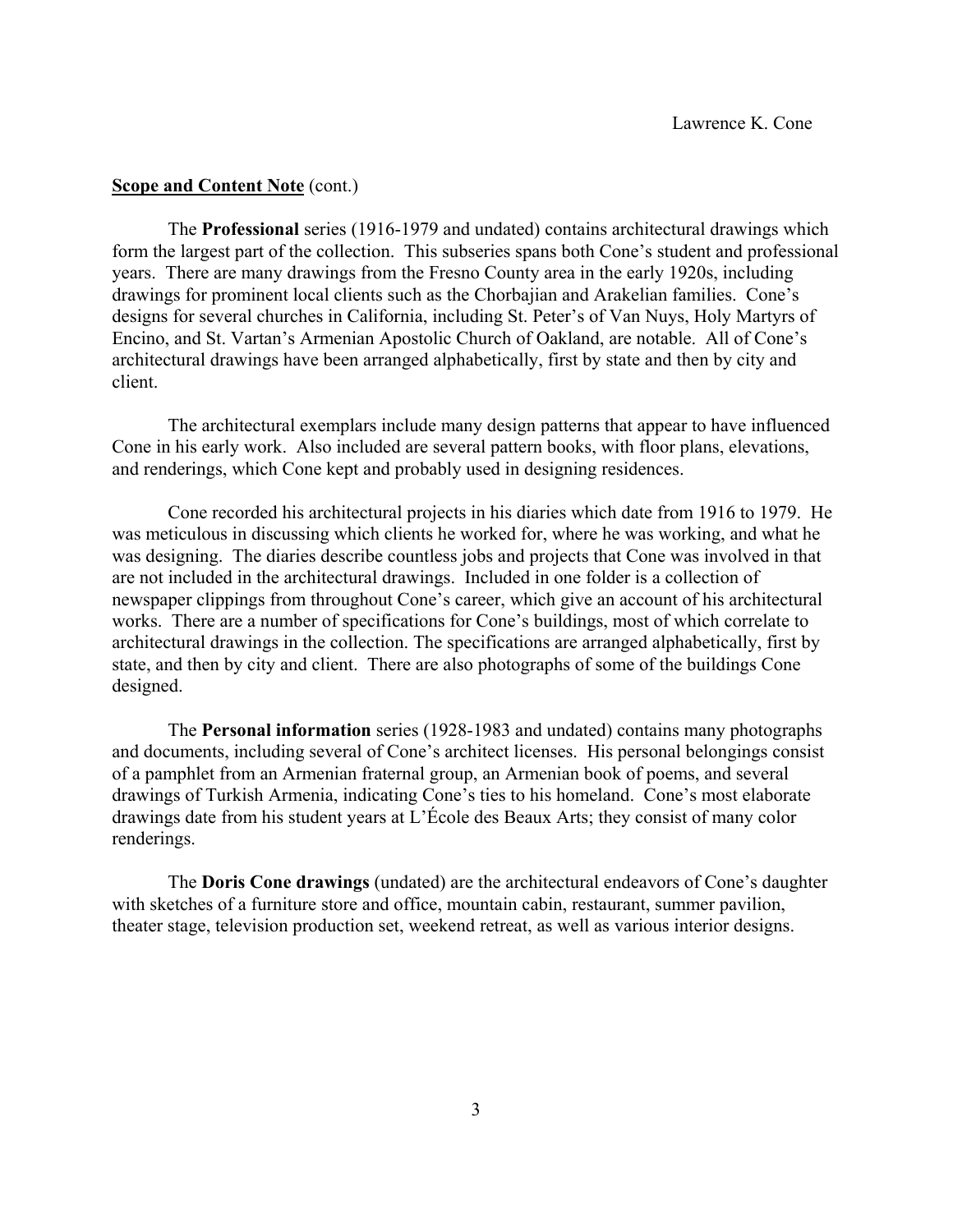#### **Box. Description**

#### Box 1

#### **Professional**

Architectural drawings, [in map case A, drawers 16-23]\* Artifacts [in box 4] Commercial drawings, undated Diaries 1916, 1918-1920, 1922-1923 1926, 1929-1931 1944-1951 1952-1953, 1955-1956 1956-1957 1958-1960 1961-1967 1968-1979 Various years (building notes), 2 vols.

#### Box 2

Box 3

 Exemplars Pattern books, 1913, 1915, 1920, 1924, 1934, 1938-1940 [2 folders and one oversize book in map case A, drawer 24] Printed drawings and photographs (public buildings), undated [in map case A, drawer 24] Newspaper clippings, 1915, 1922, 1935, 1947, 1953 and undated Specifications\* Bakersfield, CA, 1914 Compton, CA, 1929 Fresno, CA, 1913-1922 Los Angeles, CA, 1926-1930 Los Banos, CA, 1916 and undated Malaga, CA, 1922 Oakland, CA, 1946-1955 Reedley, CA, 1916 San Francisco, CA, 1950 South Pasadena, CA, 1926 Turlock, CA, 1916 Honolulu, HI, 1928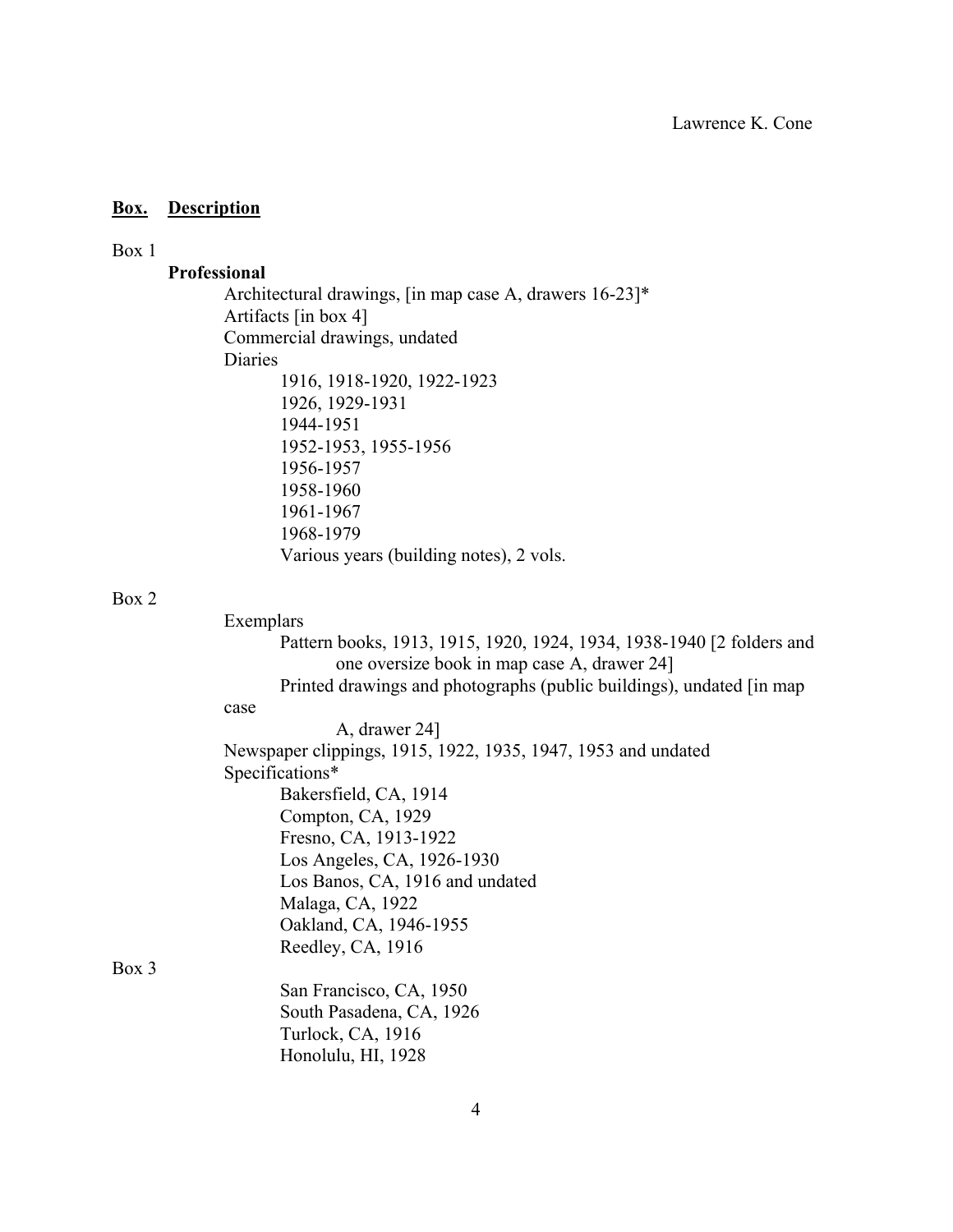#### **Box. Description**

### Box 3 (cont.)

**Professional** (cont.) Specifications\* (cont.) Montgomery County, MD, undated Alexandria, VA, undated Washington, DC, 1933 Unidentified locations, undated Photographs (building projects), undated

#### **Personal**

The Armenian General Benevolent Union membership book, 1945 Armenian book of poems, 1911 Drawings Christmas card design, undated Oversize, undated [in map case A, drawer 23] Letters, 1983 and undated Official documents and awards, 1924, 1928, 1929, 1942, 1945, 1953, 1971, 1973 and undated [oversize in map case A, drawer 23] Student work Turkey Ecole projects (29 sheets), 1908-1909 [27 sheets in map case A drawer 16; 1 on top of map cases A & B: 1 framed, against north wall] Master's project (Hôtel de Ville, 25" x 60", 1 sheet), 1909 [framed, against north wall] Photographs, undated

**Doris Cone drawings** , undated [in map case A, drawer 23]

#### Box 4

#### **Professional**

Artifacts Drafting tools in case Ink well with scroll pen Scroll pens (4) T-square [in map case A, drawer 24]

\*filed geographically by client (see list of architectural drawings, p.6-15, and itemized list on which the sheets are identified by their dominant architectural element)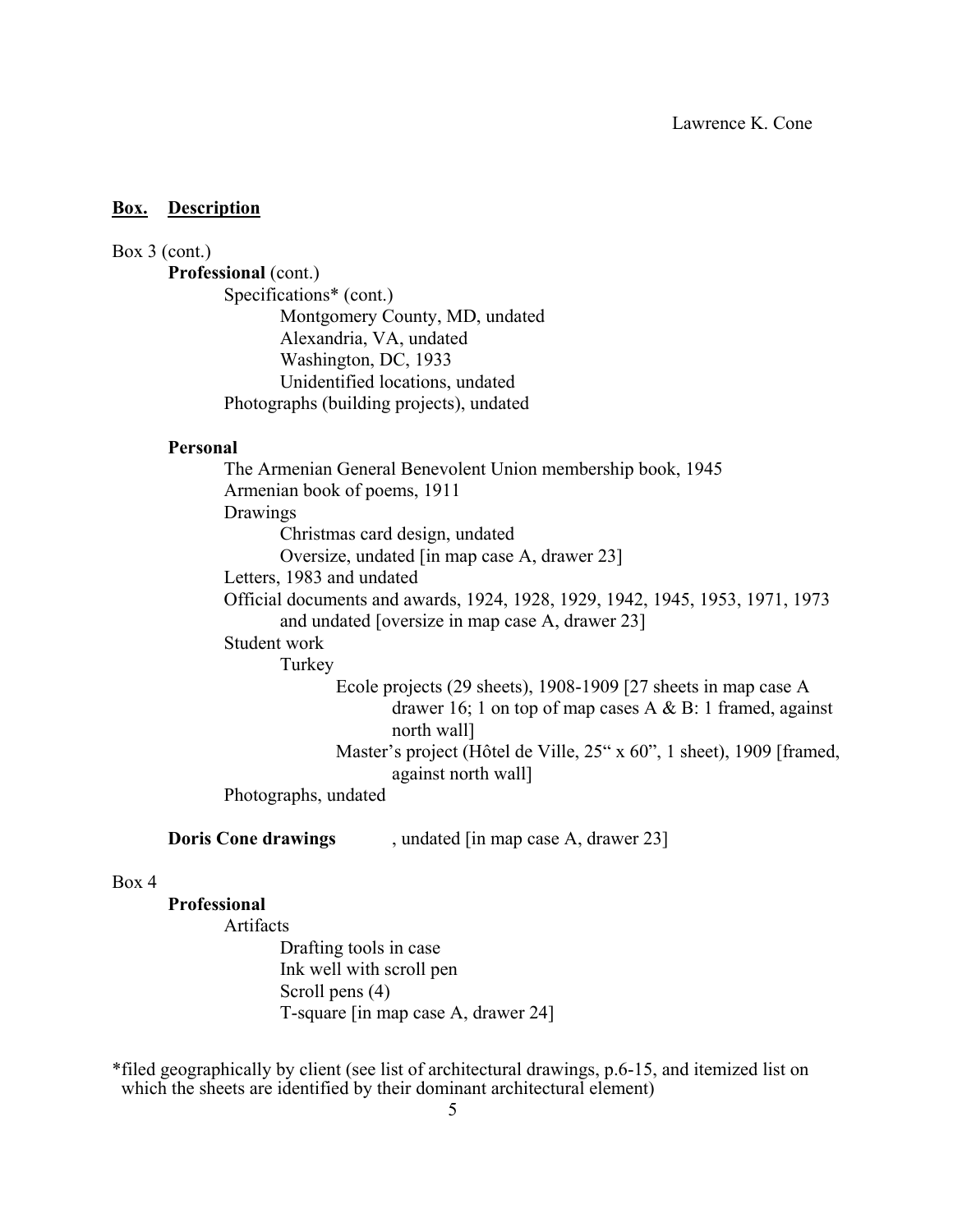|   |    | <b>Map Case Drawer Description</b>                                                                        |
|---|----|-----------------------------------------------------------------------------------------------------------|
| A |    | <b>Professional</b>                                                                                       |
|   | 16 | Architectural drawings                                                                                    |
|   |    | California                                                                                                |
|   |    | Alameda                                                                                                   |
|   |    | Woodward residence [Hailey, Walnut Creek, CA]<br>(8 sheets), undated                                      |
|   |    | Alameda County                                                                                            |
|   |    | Andrada residence (2 sheets), 1947                                                                        |
|   |    | Thompson trailer camp plan (2 sheets), 1946                                                               |
|   |    | Ashland                                                                                                   |
|   |    | Boyette & Frank auto sales building (4 sheets), 1955<br>East Bay Rambler garage addition (3 sheets), 1961 |
|   |    | Bakersfield                                                                                               |
|   |    | Petrini store building (12 sheets), 1914*                                                                 |
|   |    | <b>Belvedere Gardens</b>                                                                                  |
|   |    | Kaprieloff residence (2 sheets), 1926                                                                     |
|   |    | <b>Berkeley</b>                                                                                           |
|   |    | Brosnan residence (5 sheets), 1954-1955                                                                   |
|   |    | Model Airplane Motor Factory (4 sheets), undated                                                          |
|   |    | Salo residence (2 sheets), 1947                                                                           |
|   |    | Clovis                                                                                                    |
|   |    | Clovis Public Library (proposed) (1 sheet), undated                                                       |
|   |    | Compton                                                                                                   |
|   |    | Poinsettia Land Co. store building (2 sheets), 1929*                                                      |
|   |    | <b>Culver City</b>                                                                                        |
|   |    | American Legion Post No. 46 (1 sheet), undated<br>Dibble                                                  |
|   |    | 12-room duplex (3 sheets), 1929                                                                           |
|   |    | Bungalow court (4 sheets), 1930                                                                           |
|   |    | Encino                                                                                                    |
|   |    | Holy Martyrs Armenian Apostolic Church (35 sheets),<br>1961-1962                                          |
|   | 17 | Fresno                                                                                                    |
|   |    | Churches                                                                                                  |
|   |    | Holy Trinity Armenian Apostolic Church (5 sheets),<br>$[1913-1915]*$                                      |
|   |    | St. Paul's Armenian Church (6 sheets), undated                                                            |

\*filed geographically by client (see list of architectural drawings, p.6-15, and itemized list on which the sheets are identified by their dominant architectural element)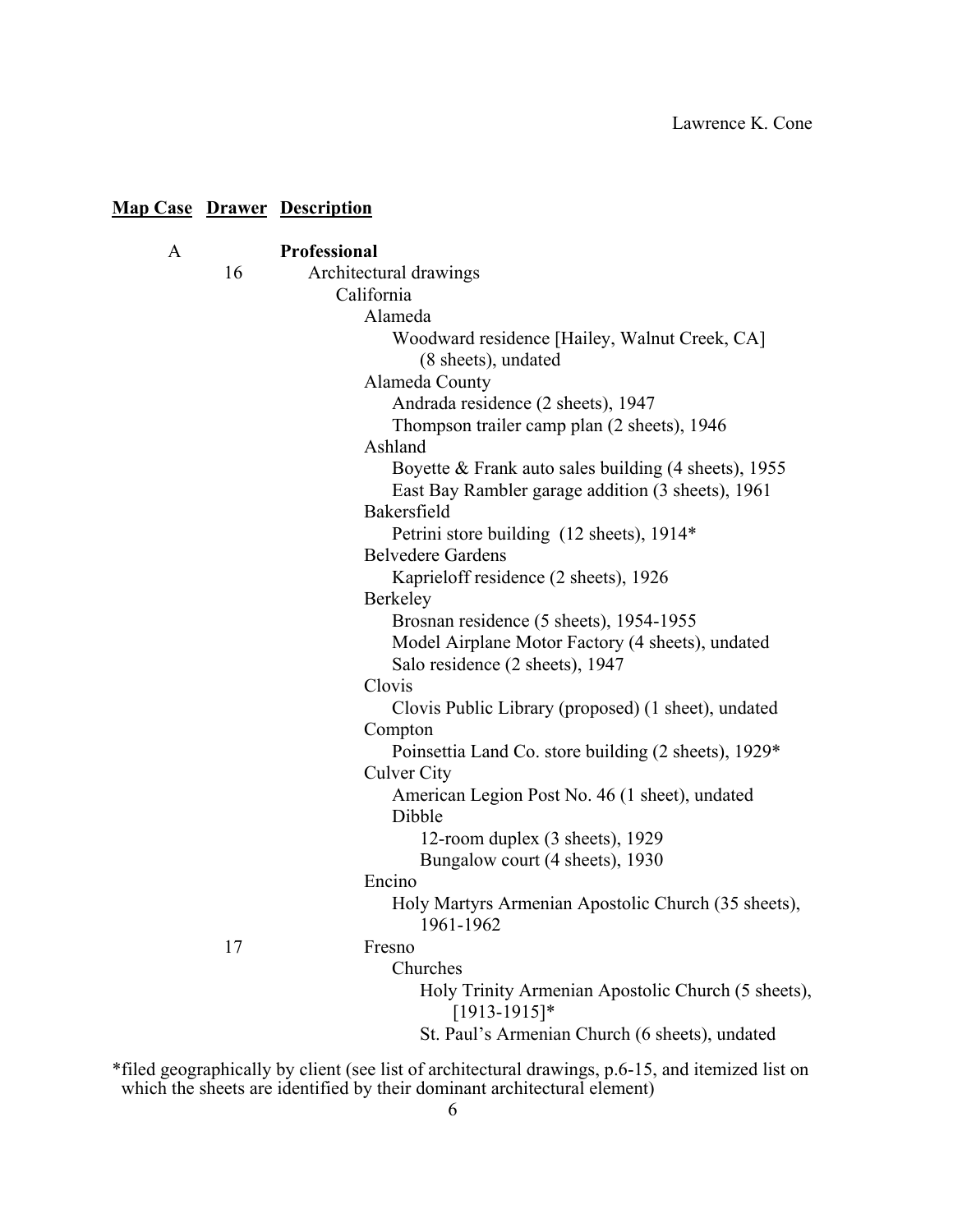| A |    | <b>Professional (cont.)</b>                            |
|---|----|--------------------------------------------------------|
|   | 17 | Architectural drawings (cont.)                         |
|   |    | California (cont.)                                     |
|   |    | Fresno (cont.)                                         |
|   |    | Commercial buildings                                   |
|   |    | California Home For the Aged, Inc. (37 sheets), 1949   |
|   |    | Jelladian store building (6 sheets), undated           |
|   |    | Keosheyan Hotel Vartan (13 sheets), undated            |
|   |    | Melikian store building (6 sheets), 1916*              |
|   |    | Poladian dry cleaning building (2 sheets), undated     |
|   |    | Potigian bakery (1 sheet), undated                     |
|   |    | Shooshan garage and repair shop (2 sheets), undated    |
|   |    | Spiropulos store building $(3 \text{ sheets})$ , 1922* |
|   |    | Residences                                             |
|   |    | Albarian (1 sheet), 1922                               |
|   |    | Atamian (1 sheet), 1913-1914                           |
|   |    | Chorbajian (6 sheets), 1916*                           |
|   |    | Cone (7 sheets), 1922                                  |
|   |    | Fathy (18 sheets), 1922*                               |
|   |    | Hagopian, A. (5 sheets), undated                       |
|   |    | Hagopian, L. (8 sheets), 1920*                         |
|   |    | Janian store $\&$ flat building (12 sheets), 1922      |
|   |    | Kalajian (3 sheets), 1922                              |
|   |    | Kiremidjian store $\&$ flat building (3 sheets),       |
|   |    | undated*                                               |
|   |    | Lo Forti (5 sheets), $1922*$                           |
|   |    | Ohanian (4 sheets), 1946                               |
|   |    | Sommers (6 sheets), 1922*                              |
|   |    | Tateosian (9 sheets), undated (2 framed, against       |
|   |    | north wall)                                            |
|   |    | Unidentified clients (11 sheets), undated              |
|   |    | Unidentified client, apartment building (Elm St.       |
|   |    | & Highway 99) (3 sheets), undated                      |
|   |    | Glendale                                               |
|   |    | Evans residence (3 sheets), 1930                       |
|   | 18 | Inglewood                                              |
|   |    | Mendenhall residence (2 sheets), 1930                  |
|   |    | Kensington                                             |
|   |    | Kensington Fire Station (1 sheet), undated             |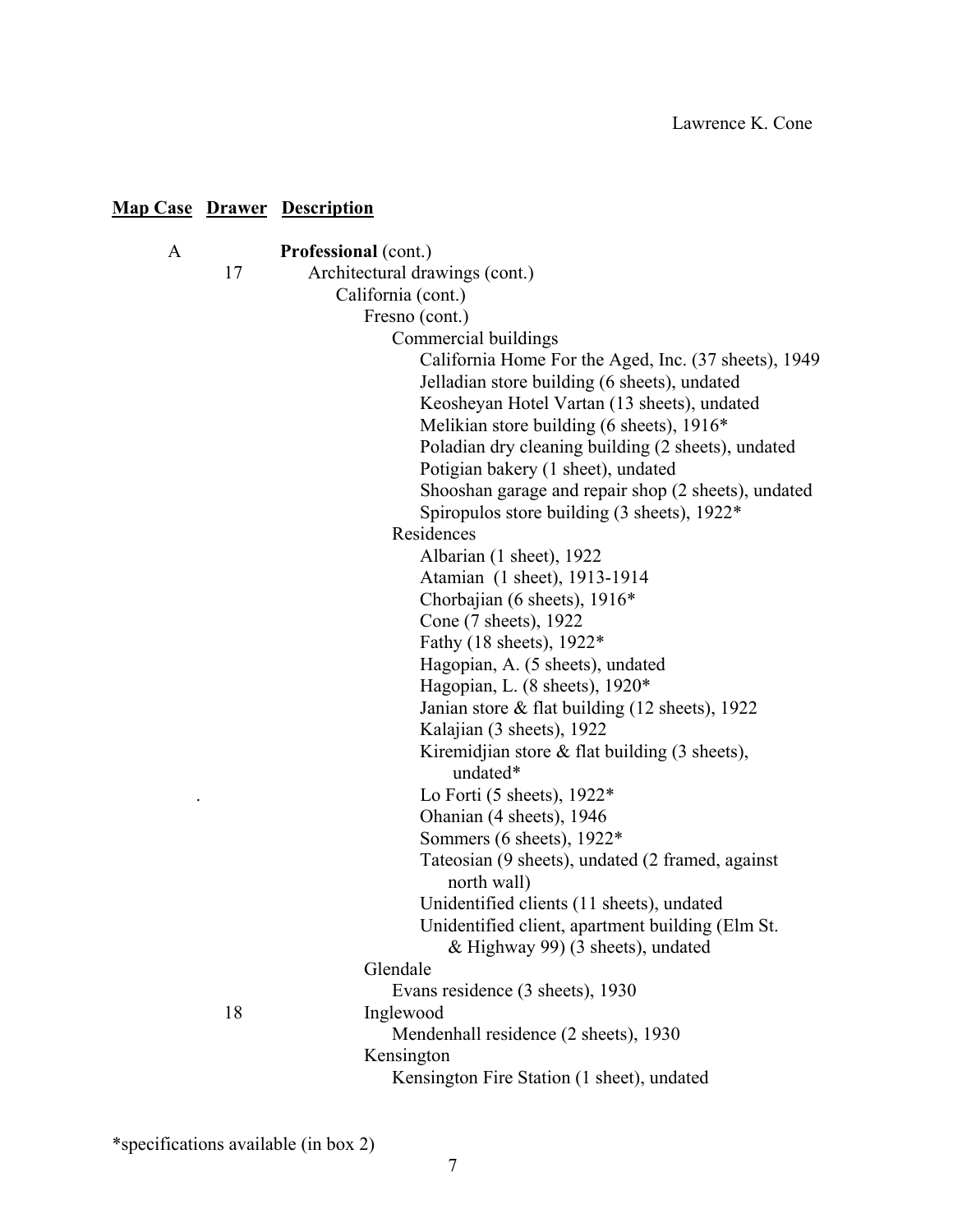|    | <b>Professional (cont.)</b>                             |
|----|---------------------------------------------------------|
| 18 | Architectural drawings (cont.)                          |
|    | California (cont.)                                      |
|    | Los Angeles                                             |
|    | Churches                                                |
|    | B'nai Israel Congregation synagogue addition            |
|    | $(1$ sheet), 1926                                       |
|    | Emmanuel Congregational Church (6 sheets),              |
|    | undated                                                 |
|    | Commercial buildings                                    |
|    | Aizuss 2-store building (2 sheets), 1926                |
|    | Alpert 16-unit apartment building (6 sheets),           |
|    | 1926-1927*                                              |
|    | Associate Architect Examination post office             |
|    | (6 sheets), 1930                                        |
|    | Associated Loan Co. 22-unit apartment building          |
|    | $(5 \text{ sheets})$ , 1929*                            |
|    | Boyadjian store building (2 sheets), 1930*              |
|    | Bush auto sales $&$ service building (17 sheets), 1925  |
|    | Ceriat 80-unit apartment building (6 sheets), 1930*     |
|    | Depper 8-family apartment building (4 sheets), 1930     |
|    | Eisenberg 100-room apartment building (6 sheets),       |
|    | 1926-1927* [in map case C, drawer 1]                    |
|    | Gilman 2-story workshop (2 sheets), 1930*               |
|    | Goldy 4-flat building remodeling (6 sheets), 1926*      |
|    | Kassabian store building (1 sheet), 1926*               |
|    | Kassabian Bros. 16-unit apartment building              |
|    | (10 sheets), 1929                                       |
|    | Kerr repair shop (3 sheets), 1929                       |
|    | Roberto 16-unit apartment building (4 sheets),<br>1930* |
|    | Saffe store $\&$ flat building (2 sheets), undated      |
|    | Sarkisian storeroom (1 sheet), 1929                     |
|    | Skolnik apartment building (6 sheets), 1926*            |
|    | Topalian store & flat building (2 sheets), 1930         |
|    | Residences                                              |
|    | Abajian 2-family building (1 sheet), undated            |
|    | Davidian (5 sheets), undated                            |
|    |                                                         |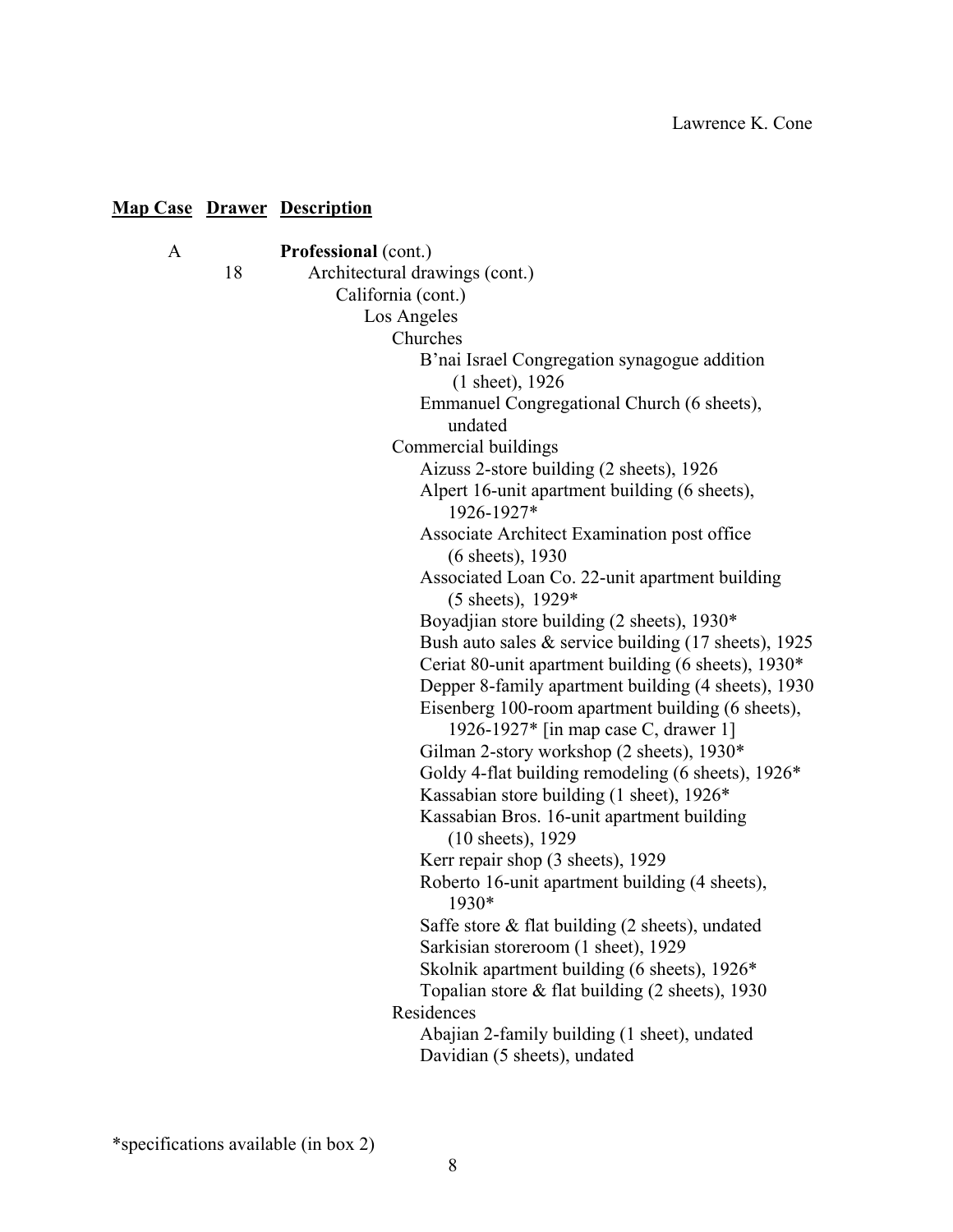| A |    | Professional (cont.)                                      |
|---|----|-----------------------------------------------------------|
|   | 18 | Architectural drawings (cont.)                            |
|   |    | California (cont.)                                        |
|   |    | Los Angeles (cont.)                                       |
|   |    | Residences (cont.)                                        |
|   |    | Eisenberg bungalow (3 sheets), 1926                       |
|   |    | Epstein 4-family flat alteration (1 sheet), 1930          |
|   |    | Haiyrabedian bungalow (2 sheets), 1926                    |
|   |    | Kassabian Bros. double bungalow (4 sheets), 1930*         |
|   |    | Kozinsky 4-family flat (9 sheets), 1926*                  |
|   |    | Lank bungalow (4 sheets), $1926*$                         |
|   |    | Love double bungalow (3 sheets), 1926                     |
|   |    | Mandel double bungalow (2 sheets), 1926                   |
|   |    | Orduno (1 sheet), 1926                                    |
|   |    | Pyles 2-unit bungalow court (2 sheets), 1930              |
|   |    | Rosenfeld & Eisenberg double bungalow (3 sheets),<br>1926 |
|   |    | Roubian 6-unit bungalow court (3 sheets), 1930            |
|   |    | Schonfield 4-family-flat building (5 sheets), 1926        |
|   |    | Schonfield 2-flat building alteration (2 sheets), 1926    |
|   |    | Winograd double bungalow (2 sheets), undated              |
|   |    | Unidentified client, duplex (35th St. & St. Andrews Pl.)  |
|   |    | (2 sheets), 1929                                          |
|   |    | Unidentified client, apartment building (Las Palmas       |
|   |    | & Waring Ave.) (1 sheet), undated                         |
|   |    | Los Banos                                                 |
|   |    | Commercial buildings                                      |
|   |    | Cascia store building (8 sheets), undated*                |
|   |    | Iacopi store building (9 sheets), undated                 |
|   |    | Mecchi saloon & restaurant (5 sheets), undated            |
|   |    | Padula auto dealership (3 sheets), [1916]*                |
|   |    | Madera                                                    |
|   |    | Arakelian dining room & kitchen (7 sheets), 1961          |
|   | 19 | Malaga                                                    |
|   |    | Nahigian residence (9 sheets), 1922*                      |
|   |    | Oakland                                                   |
|   |    | Churches                                                  |
|   |    | Brooklyn Presbyterian Church alteration (3 sheets),       |
|   |    | 1962                                                      |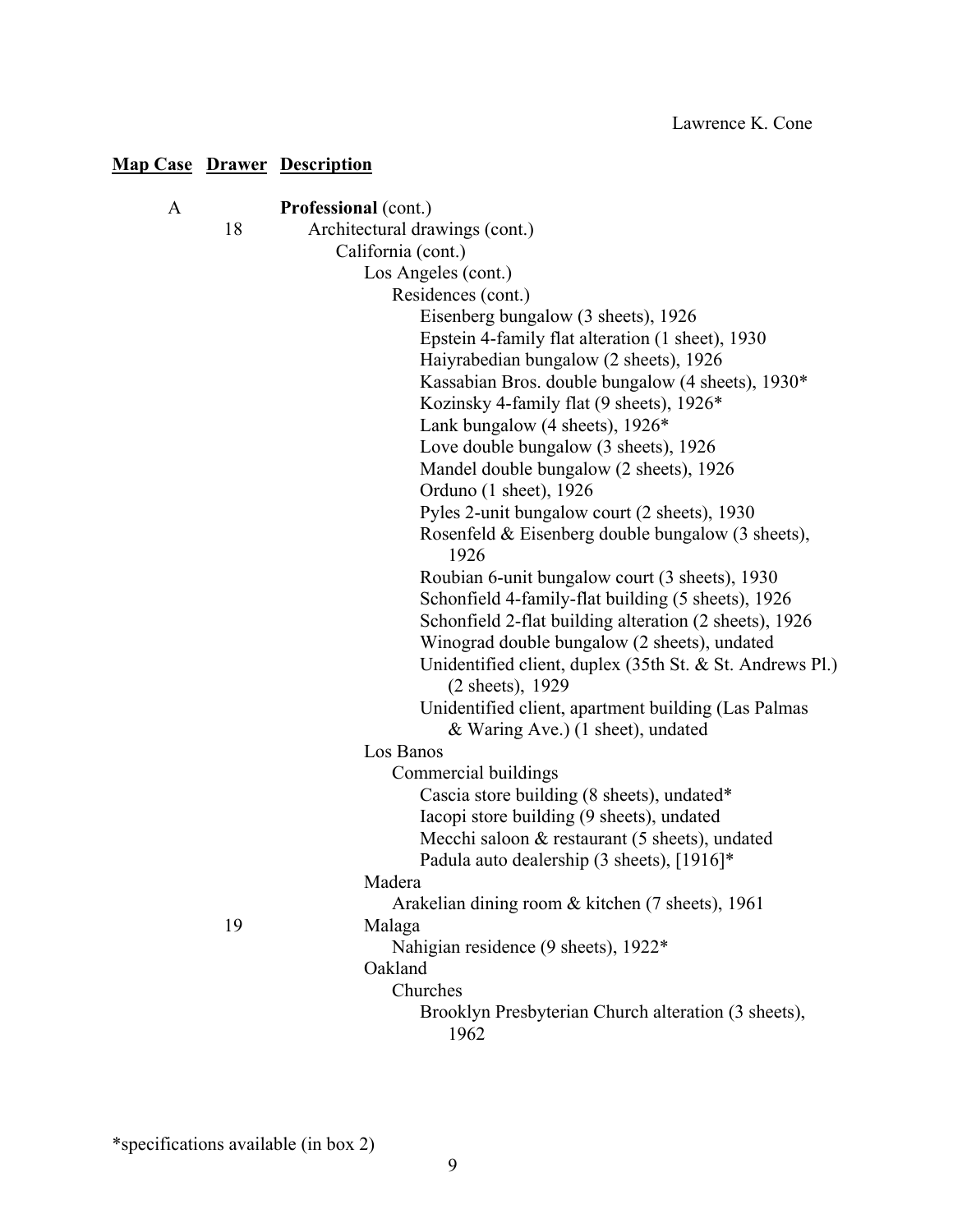| A |    | <b>Professional (cont.)</b>                                                           |
|---|----|---------------------------------------------------------------------------------------|
|   | 19 | Architectural drawings (cont.)                                                        |
|   |    | California (cont.)                                                                    |
|   |    | Oakland (cont.)                                                                       |
|   |    | Churches (cont.)                                                                      |
|   |    | <b>First Congregational Church</b>                                                    |
|   |    | Addition (20 sheets), 1956-1957                                                       |
|   |    | Alteration (8 sheets; 7 drawings & 1 spec), 1971                                      |
|   |    | Hillside Presbyterian Church (5 sheets), 1953                                         |
|   |    | St. Vartan's Armenian Apostolic Church (51 sheets),                                   |
|   |    | 1955-1956                                                                             |
|   |    | Commercial buildings                                                                  |
|   |    | Archibald shed (1 sheet), 1951                                                        |
|   |    | Atkin Candy Co. store (1 sheet), 1947                                                 |
|   |    | Banker 4-unit apartment building (3 sheets), 1947                                     |
|   |    | Beauchesne 5-unit apartment building (2 sheets), 1958                                 |
|   |    | Bispo store $&$ 4-flat building (2 sheets), 1946                                      |
|   |    | City Engineer's Study 10-A map (1 sheet), undated                                     |
|   |    | Demoir store front (1 sheet), 1946                                                    |
|   |    | Duzevich store building (2 sheets), 1948                                              |
|   |    | Hovagimian 4-unit apartment building (3 sheets), 1959                                 |
|   |    | Hutley commercial building (3 sheets), 1948                                           |
|   |    | Koojoolian auto repair building (3 sheets), 1957                                      |
|   |    | Simonds double garage $&$ laundry (3 sheets), 1955                                    |
|   |    | Residences                                                                            |
|   |    | Amick (5 sheets), 1959                                                                |
|   |    | Brosnan (3 sheets), 1959<br>Cone                                                      |
|   |    |                                                                                       |
|   |    | Stone patio layout (1 sheet), 1947<br>Boden Way 2-family residence (23 sheets), 1950, |
|   |    | 1951, 1953*                                                                           |
|   |    | Ocean View Drive (10 sheets), 1955*                                                   |
|   |    | 6120 Hill Road (16 sheets), 1960, 1965-1966                                           |
|   |    | Cupps "Quonset 20" hut (2 sheets), 1946                                               |
|   |    | Finn (6 sheets), $1946*$                                                              |
|   |    | Hoden addition $&$ alteration (1 sheet), 1947                                         |
|   |    | Johnson (4 sheets), 1947                                                              |
|   |    | Kamian (1 sheet), undated                                                             |
|   |    | Lindwall remodeling (2 sheets), 1946                                                  |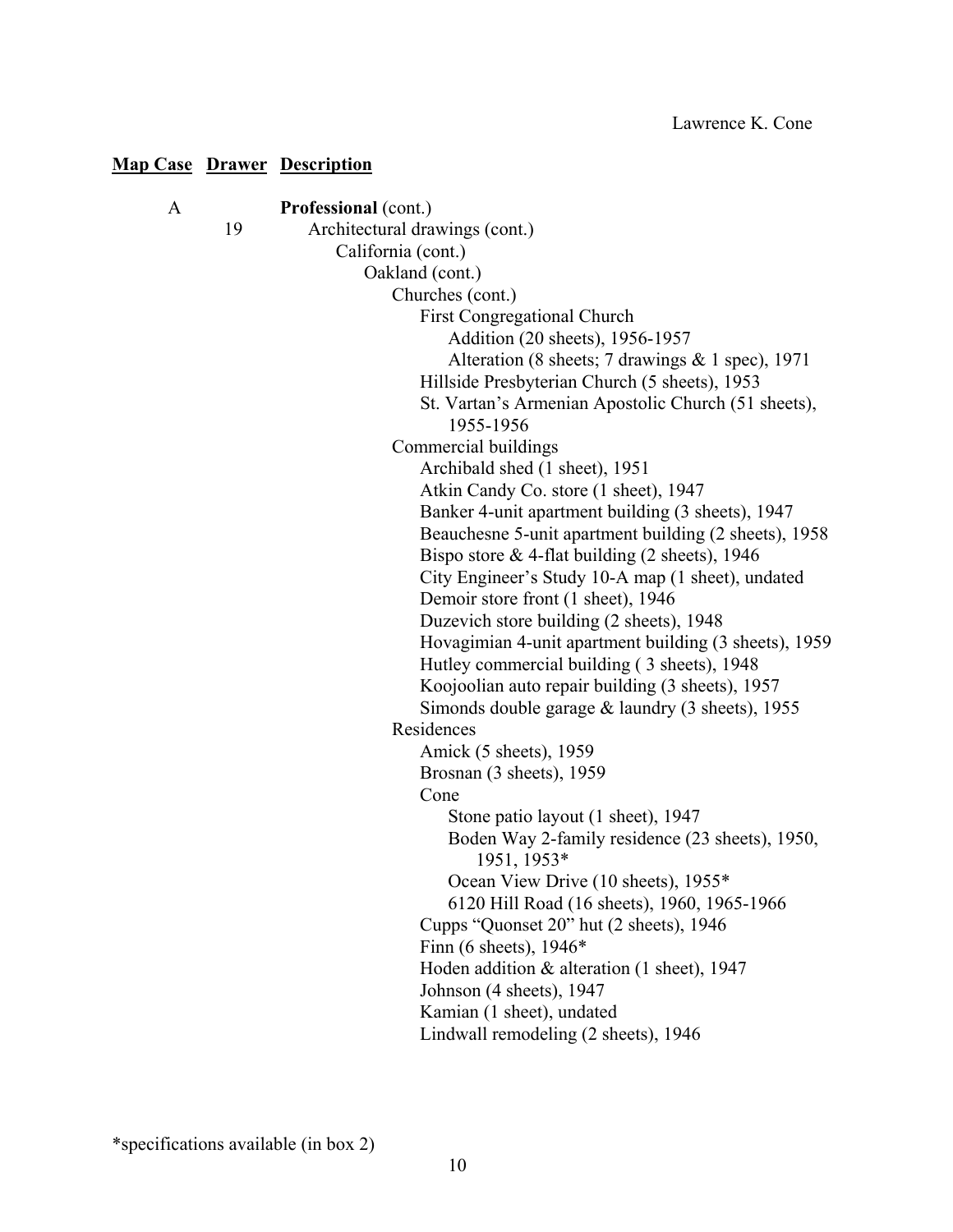| A |    | Professional (cont.)                                                   |
|---|----|------------------------------------------------------------------------|
|   | 19 | Architectural drawings (cont.)                                         |
|   |    | California (cont.)                                                     |
|   |    | Oakland (cont.)                                                        |
|   |    | Residences (cont.)                                                     |
|   |    | Parsons addition (2 sheets), 1953                                      |
|   |    | Radebaugh (4 sheets), 1947                                             |
|   |    | Sidari (3 sheets), 1965                                                |
|   |    | Tesio (1 sheet), undated                                               |
|   |    | Parlier                                                                |
|   |    | Hagopian "workingmen" house (1 sheet), undated                         |
|   | 20 | Pasadena                                                               |
|   |    | Barsumian store building (2 sheets), 1929                              |
|   |    | Piedmont                                                               |
|   |    | Frank residence (9 sheets), 1961-1962                                  |
|   |    | Redwood City                                                           |
|   |    | Kellejian public garage addition (3 sheets), 1958                      |
|   |    | Reedley                                                                |
|   |    | Barsoum residence (12 sheets), undated                                 |
|   |    | Gismegian residence (9 sheets), 1916*                                  |
|   |    | Richmond                                                               |
|   |    | Carlos cocktail lounge $&$ restaurant (5 sheets), 1962                 |
|   |    | Trowbridge residence (1 sheet), 1947                                   |
|   |    | Riverside                                                              |
|   |    | Lerner residence (6 sheets), 1926                                      |
|   |    | San Francisco                                                          |
|   |    | Churches                                                               |
|   |    | Calvary Armenian Congregational Church belfry tower<br>(1 sheet), 1973 |
|   |    | St. John Apostolic Church (1 sheet), undated                           |
|   |    | Commercial buildings                                                   |
|   |    | Giragosian dry house (1 sheet), undated                                |
|   |    | Halajian store remodeling (3 sheets), 1949                             |
|   |    | Hovagimian 2-family-unit building alteration (1 sheet),<br>undated     |
|   |    | Mardikian                                                              |
|   |    | Apartment addition (2 sheets), 1948                                    |
|   |    | Apartment alteration (6 sheets), 1952                                  |
|   |    | McLerie 6-unit apartment building (11 sheets),                         |
|   |    | 1955-1956                                                              |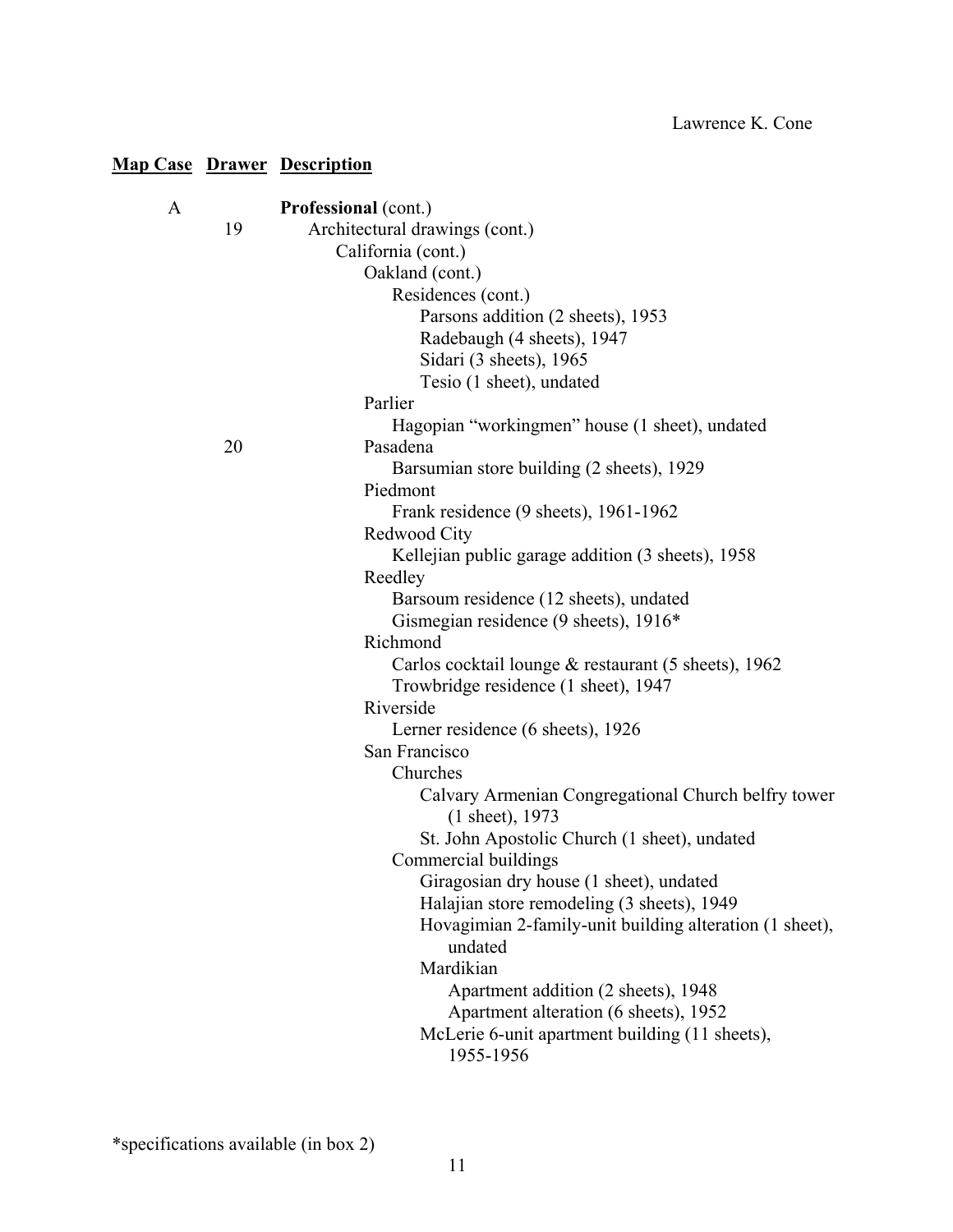| A |    | Professional (cont.)                                       |
|---|----|------------------------------------------------------------|
|   | 20 | Architectural drawings (cont.)                             |
|   |    | California (cont.)                                         |
|   |    | San Francisco (cont.)                                      |
|   |    | Commercial buildings (cont.)                               |
|   |    | O'Neal duplex alteration (4 sheets), 1958                  |
|   |    | Pon store alteration (8 sheets), 1948                      |
|   |    | Yeramian 3-unit apartment building (4 sheets), 1953        |
|   |    | Unidentified client, apartment building (Powell St.)       |
|   |    | (3 sheets), undated                                        |
|   |    | Residences                                                 |
|   |    | Conragan (4 sheets), 1959                                  |
|   |    | Mardikian 2-family (3 sheets), 1949                        |
|   |    | San Leandro                                                |
|   |    | Archibald residence (3 sheets), 1947-1948                  |
|   |    | San Marino                                                 |
|   |    | Mails residence (3 sheets), 1929                           |
|   |    | South Pasadena                                             |
|   |    | Nahigian                                                   |
|   |    | Residence (2 sheets), 1926*                                |
|   |    | Bathroom remodeling (1 sheet), 1930                        |
|   |    | Turlock                                                    |
|   |    | Toprahanian commercial building (8 sheets), 1916*          |
|   |    | Turlock Public Library (1 sheet), 1915                     |
|   |    | Van Nuys                                                   |
|   |    | St. Peter Armenian Apostolic Church (25 sheets), 1961-     |
|   |    | 1962                                                       |
|   |    | Willows                                                    |
|   |    | Stansbury 8-unit bungalow court (2 sheets), 1947           |
|   | 21 | Yettem                                                     |
|   |    | St. Mary's Armenian Church (22 sheets), 1946               |
|   |    | Grammar School (14 sheets), 1922<br>Unidentified locations |
|   |    |                                                            |
|   |    | 2-story residential building (1 sheet), undated            |
|   |    | Residence (6 sheets), undated                              |
|   |    | Duplex (3 sheets), undated                                 |
|   |    | Florida                                                    |
|   |    | St. Petersburg                                             |
|   |    | United States Coast Guard Station (2 sheets), undated      |
|   |    | [in map case C, drawer 1]                                  |

\*specifications available (in box 3) 12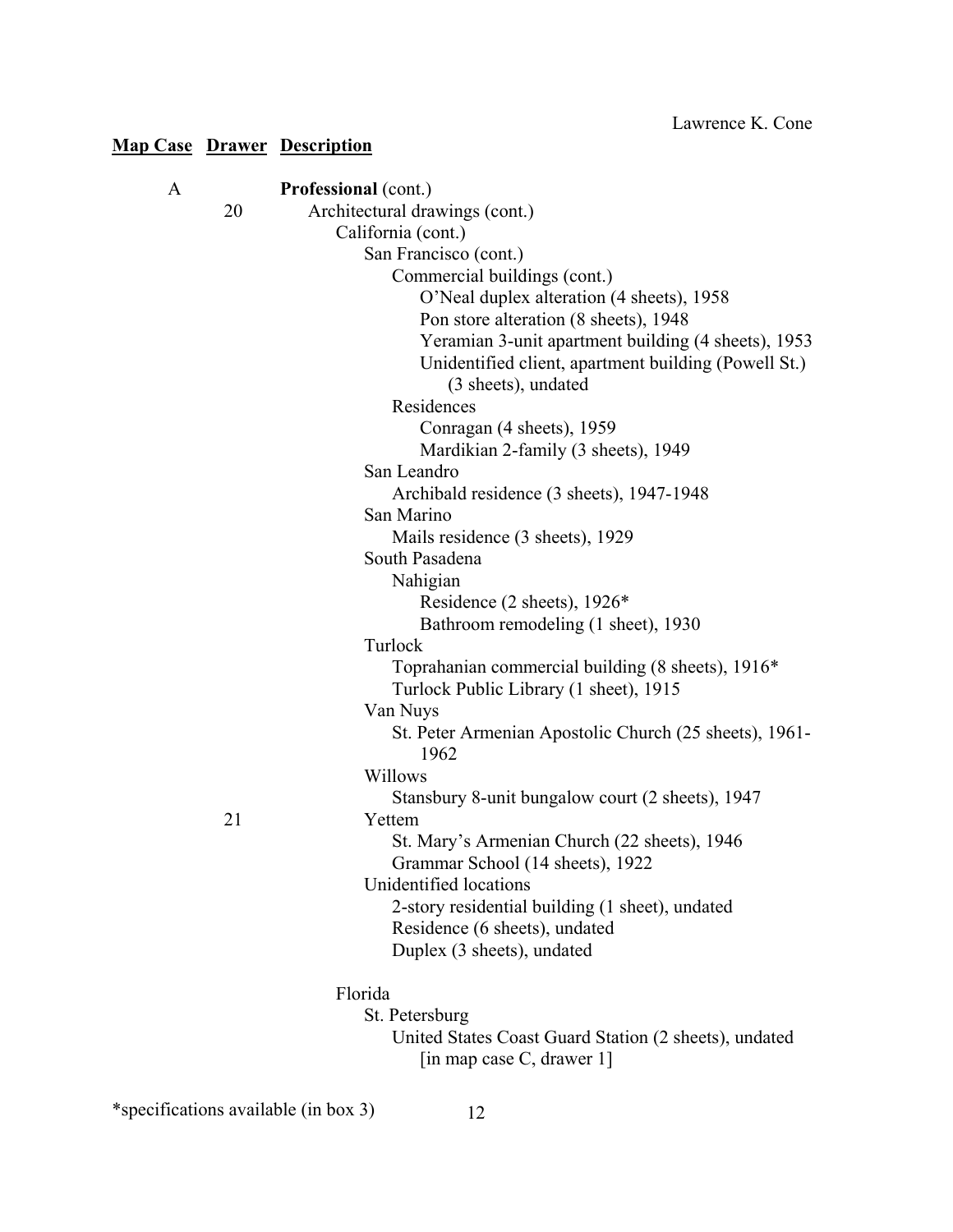| A |    | <b>Professional</b> (cont.)                           |
|---|----|-------------------------------------------------------|
|   | 21 | Architectural drawings (cont.)                        |
|   |    | Hawaii                                                |
|   |    | Honolulu                                              |
|   |    | Associate & senior architect examination drawings     |
|   |    | State capitol (2 sheets), 1928                        |
|   |    | Post office (2 sheets), 1928                          |
|   |    | Bank (2 sheets), 1928                                 |
|   |    | Chinese Congregational Church (1 sheet), undated      |
|   |    | Ho residence (4 sheets), 1928*                        |
|   |    | Loo residence (5 sheets), 1928                        |
|   |    | Marquebielle                                          |
|   |    | Hotel (3 sheets), 1927                                |
|   |    | Lodging house (3 sheets), 1927                        |
|   |    | Residential building (2 sheets), 1927                 |
|   |    | McGregor store building (1 sheet), 1927               |
|   |    | Ott residence (6 sheets), 1928                        |
|   |    | Peters drink stand (1 sheet), undated                 |
|   |    | Spitzer                                               |
|   |    | Residence addition (3 sheets), 1928                   |
|   |    | Clothing store remodeling (16 sheets), 1927-1928      |
|   |    | Unidentified client, residence (1 sheet), 1929        |
|   |    | Illinios                                              |
|   |    | Chicago                                               |
|   |    | Gaulian rug cleaning plant (2 sheets), undated        |
|   |    | Maryland                                              |
|   |    | <b>Montgomery County</b>                              |
|   |    | Balian residence (6 sheets), undated*                 |
|   |    | Takoma Park                                           |
|   |    | Carnig residence (4 sheets), 1931                     |
|   |    | Ohio                                                  |
|   |    | Akron                                                 |
|   |    | Akron Brewing Co. (2 sheets), 1917                    |
|   |    | Pennsylvania                                          |
|   |    | <b>Brownsville</b>                                    |
|   |    | Brownsville Brewing Co. storage house (1 sheet), 1917 |
|   |    |                                                       |
|   |    |                                                       |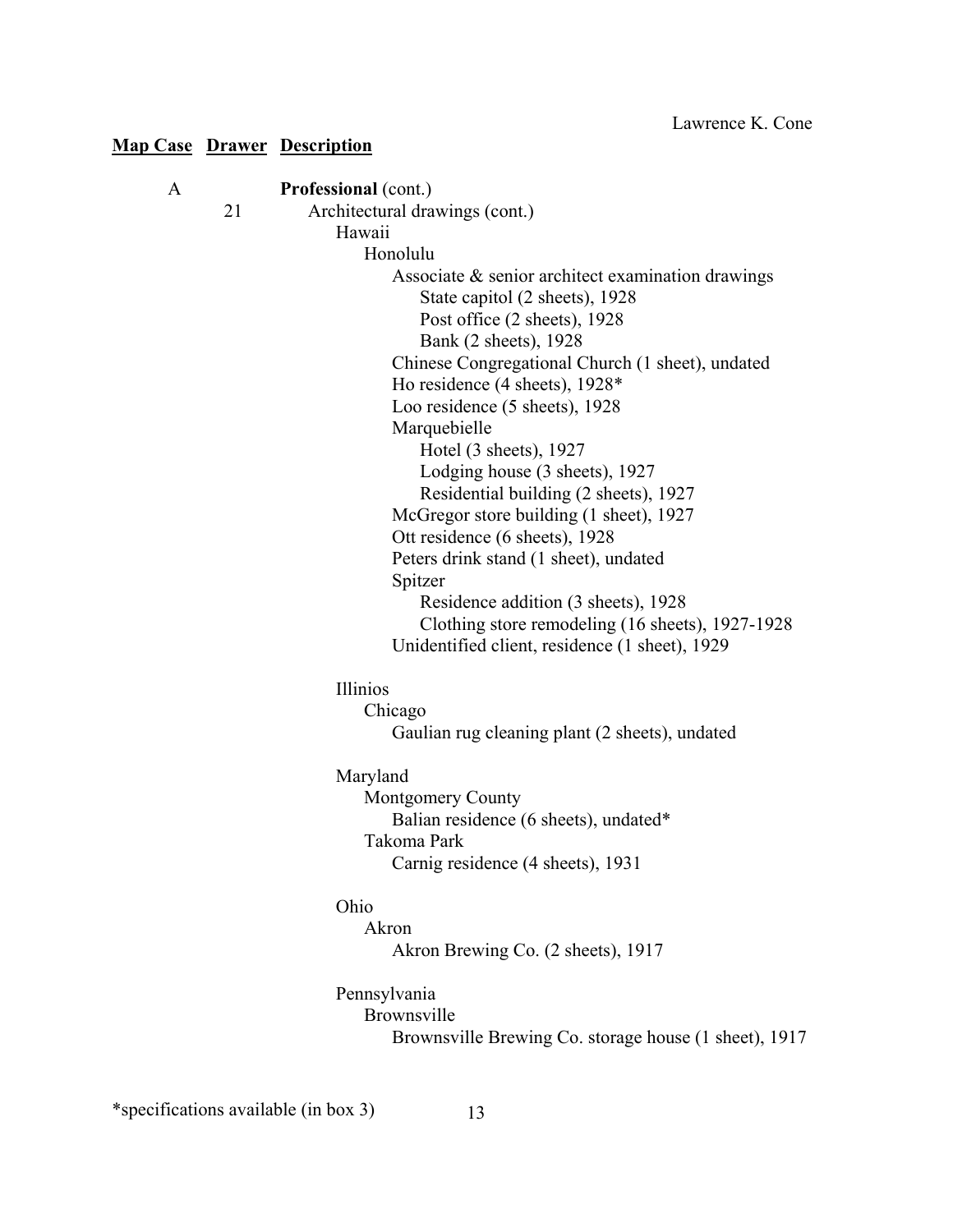| A | 21 | Professional (cont.)<br>Architectural drawings (cont.)<br>Pennsylvania (cont.)<br>Waynesboro<br>Post office (1 sheet), 1932                                                                                                                                                                                                                                                                                                                                                                                                                              |
|---|----|----------------------------------------------------------------------------------------------------------------------------------------------------------------------------------------------------------------------------------------------------------------------------------------------------------------------------------------------------------------------------------------------------------------------------------------------------------------------------------------------------------------------------------------------------------|
|   |    | Virginia<br>Alexandria<br>Poladian store $\&$ apartment building (21 sheets), undated*                                                                                                                                                                                                                                                                                                                                                                                                                                                                   |
|   |    | Washington, DC<br>Allen apartment building addition (4 sheets), undated<br>Berkowich commercial building (2 sheets), undated<br>Cone residence alteration (3 sheets), undated<br>Hearst Corporation hotel (7 sheets), 1930<br>Janikian residence (3 sheets), undated<br>Khosrofian 4-story building remodeling (2 sheets), undated<br>Loughran hotel remodeling (3 sheets), undated<br>Manoukian residence addition (1 sheet), undated<br>Medical Center building (proposed) (1 sheet), undated<br>Rubin apartment building with store (3 sheets), 1933* |
|   | 22 | Unidentified locations<br>Wilson residential building (5 sheets), 1929<br>Handerson residence (1 sheet), undated                                                                                                                                                                                                                                                                                                                                                                                                                                         |
|   |    | Competition drawings<br>"General Electric Home Electric Competition" (1 sheet), 1935<br>[in map case C, drawer 1]<br>"General Motors Design Competition For Dealer Establishments,<br>Program No. 1" (3 sheets), undated [in map case C, drawer 1]<br>"Quarry Tile Competition for a Post Office Lobby Design,"<br>$(1 \text{ sheet})$ , 1934 [in map case C, drawer 1]<br>"A Design in Dearborn Brick" (1 sheet), 1920<br>Small house competitions (4 sheets), undated [in map case C,<br>drawer 1]                                                     |
|   | 23 | Unidentified drawings, undated<br>Churches (2 sheets)<br>Commercial buildings (7 sheets)<br>Public buildings (5 sheets)                                                                                                                                                                                                                                                                                                                                                                                                                                  |

\*specifications available (in box 3) 14